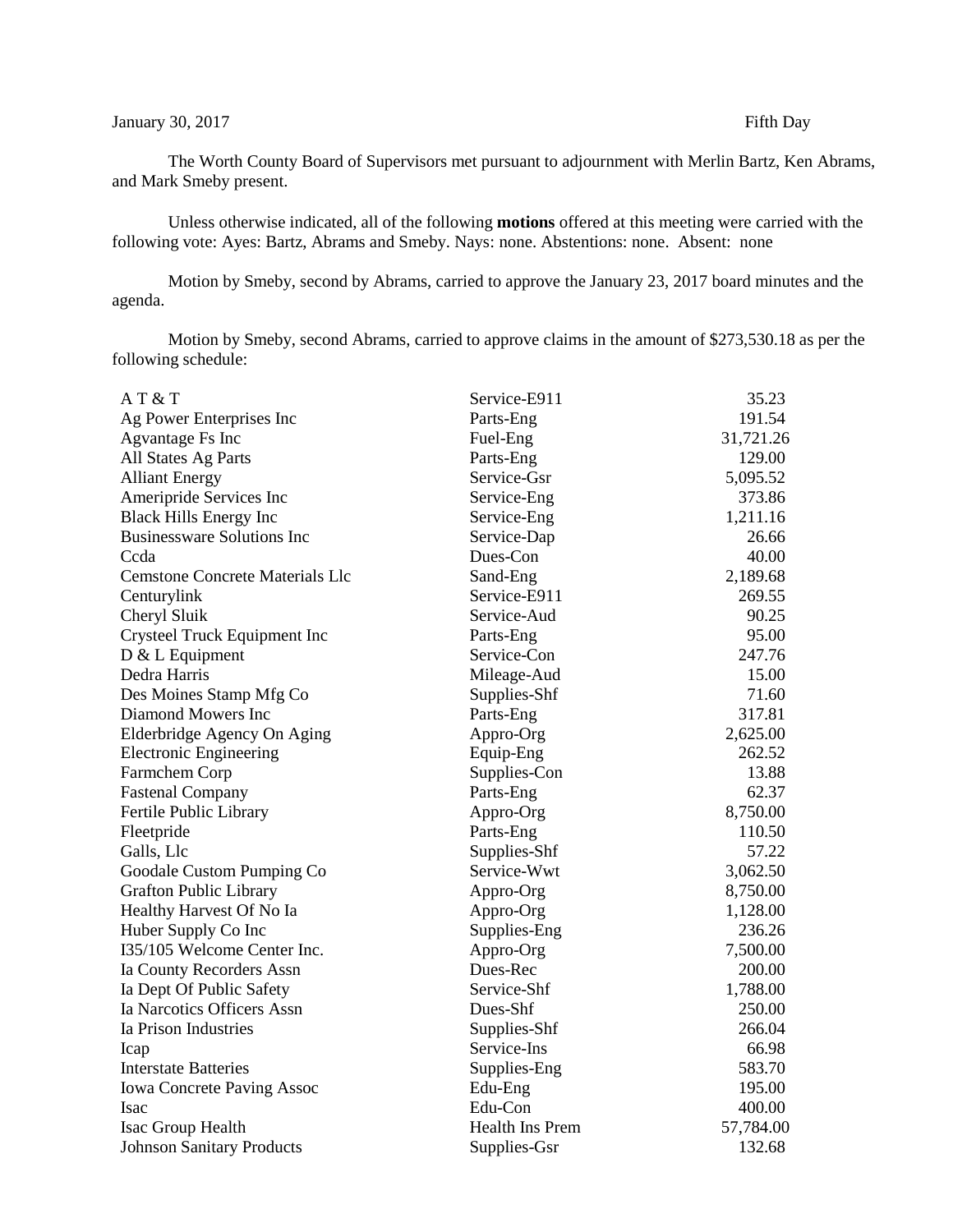| Joice Public Library                      | Appro-Org                   | 8,750.00  |
|-------------------------------------------|-----------------------------|-----------|
| Kathryn Brodersen                         | Service-Aud                 | 94.25     |
| Kensett Fire Department                   | Service-E911                | 1,882.64  |
| Kensett Public Library                    | Appro-Org                   | 8,750.00  |
| Kinney Memorial Library                   | Appro-Org                   | 8,750.00  |
| <b>Knudtson Automotive Service</b>        | Service-Shf                 | 485.01    |
| Lakeside Construction                     | Supplies-Eng                | 1,700.00  |
| Lawn's Plus                               | Supplies-Con                | 33.00     |
| Lawson Products Inc                       | Parts-Eng                   | 2,997.50  |
| Lea Mobile Glass Inc                      | Service-Eng                 | 627.23    |
| Manly Congregate Meals Budget             | Appro-Org                   | 1,050.00  |
| Manly Public Library                      | Appro-Org                   | 8,750.00  |
| Marco Technologies Llc                    | Service-Shf                 | 67.90     |
| Mediacom                                  | Service-Gsr                 | 1,040.00  |
| Medline Industries Inc.                   | Supplies-Phd                | 356.02    |
| Mid-States Organized Crime Inf            | Dues-Shf                    | 150.00    |
| North Iowa Distributing                   | Supplies-Gsr                | 285.00    |
| Northwood Anchor Inc                      | Service-Trs                 | 38.00     |
| Northwood Meals On Wheels                 | Appro-Org                   | 1,050.00  |
| Northwood Public Library                  | Appro-Org                   | 8,750.00  |
| Northwood Sanitation Llc                  | Service-Gsr                 | 181.50    |
| Northwood True Value                      | Supplies-Eng                | 539.17    |
| Nsb Bank                                  | Supplies-Trs                | 59.55     |
| Nuss Truck & Equipment Inc                | Parts-Eng                   | 6,986.81  |
| <b>Olson Trading Post Inc.</b>            | Supplies-Eng                | 42.48     |
| Peopleservice Inc                         | Service-Wwt&Wat             | 14,576.00 |
| Popp Farm Drainage                        | Dd 22 Main Tile-Tile Repair | 1,061.37  |
| R80 Llc                                   | Fuel-Eng                    | 85.73     |
| Reinhart Food Service Llc                 | Supplies-Shf                | 430.07    |
| <b>Roger Downing</b>                      | Safety-Eng                  | 179.65    |
| Rognes Bros Excavating Inc                | Dd 17 Lat 2i Tile Repair    | 175.00    |
| <b>R</b> svp                              | Appro-Org                   | 2,250.00  |
| Sandra Holden                             | Service-Aud                 | 90.25     |
| Schrader's Law Enforcement                | Supplies-Shf                | 495.00    |
| Shred Right                               | Service-Shf                 | 36.40     |
| Stanard & Associates Inc                  | Service-Civil Svc           | 72.00     |
| <b>Staples Credit Plan</b>                | <b>Supplies</b>             | 221.45    |
| <b>Storey Kenworthy</b>                   | Equip-Ema                   | 207.00    |
| The Sidwell Company                       | Service-Dap                 | 1,199.00  |
| Tim Tuttle                                | Safety-Eng                  | 74.79     |
| Truax Company Inc                         | Parts-Con                   | 428.58    |
| <b>Tyler Business Forms</b>               | Supplies-Dap                | 178.73    |
| <b>U S Postal Service</b>                 | Postage-Aud                 | 98.00     |
| Universal Contractors Inc                 | Supplies-Con                | 1,853.00  |
| Us Cellular                               | Service-Eng                 | 26.26     |
| Vanguard Appraisals Inc                   | Service-Asr                 | 3,483.75  |
|                                           |                             | 172.14    |
| Ver Helst Snyder Drug<br>Verizon Wireless | Supplies-Trs<br>Servoce-Mha | 562.59    |
|                                           |                             |           |
| Worth Co Historical Society               | Appro-Org                   | 1,750.00  |
| <b>Worth County</b>                       | Health Ins Prem             | 685.00    |
| Worth County Cons Foundation              | Supplies-Con                | 21.36     |
| Worth County Extension                    | Appro-Org                   | 20,105.00 |
| Worth County Fair                         | Appro-Org                   | 18,000.00 |